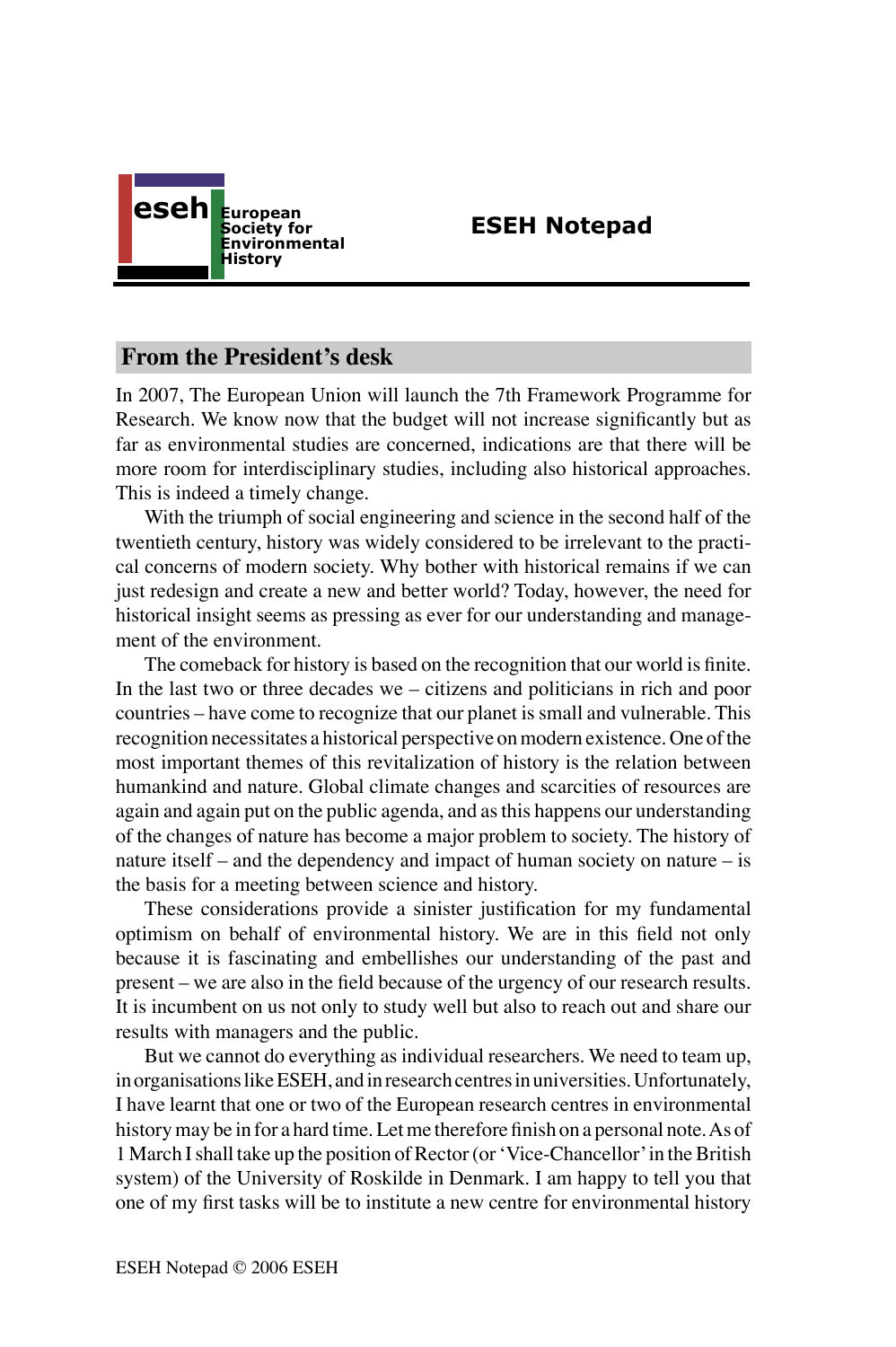#### SOCIETY PAGES

at Roskilde. The new institute will have a broad research agenda for both the terrestrial and aquatic environments and will make room for researchers coming from all relevant disciplines. I hope the new centre will be a valuable asset to all environmental historians in Europe – and indeed engage with the rest of the world.

Poul Holm President ESEH

## **New Regional Representative for the British Isles**

David Moon has agreed to become the Regional Representative (RR) for the British Isles. At the beginning of February 2006 he will replace Fiona Watson and he will serve as a provisional RR until the next elections.

David joined the ESEH in September 2001. He graduated with a B.A. in History from the University of Newcastle in 1982 and a Ph.D. in Russian and East European Studies from the University of Birmingham in 1987. He has held teaching posts at the Universities of Texas at Austin, Newcastle and Strathclyde in Glasgow. In October 2005 he took up his current post as Reader in Modern European History at the University of Durham in the northeast of England.

His original research into the social history of the Russian peasantry led him to his current work on the environmental history of the Russian steppes. The main focus is on contemporary perceptions of the impact of arable farming on the steppe environment between the mid-eighteenth and early twentieth centuries. Research has been carried out in libraries and archives in St Petersburg, Moscow, Rostov-on-Don, Stavropol' and Samara in Russia, as well as the Slavonic library in Helsinki, Finland. David has travelled widely in the steppe region and visited several nature reserves.

He has presented papers at all three ESEH conferences and at other conferences in several European countries, including Russia, Germany and Britain, and in North America. His publications include: *The Russian Peasantry 1600- 1930: The World the Peasants Made* (London and New York, 1999); ʻPeasant Migration and the Settlement of Russia's Frontiers 1550–1897', *Historical Journal*, vol.30 (1997), pp. 859–93; ʻPredstavleniya o vozdeistvii khlebopashestva na prirodu stepei yugo-vostoka Evropeiskoi chasti Rossii, 1850–1900', *Izvestiya Vysshikh Uchebnykh Zavedenii. Severo-Kavkazskii region. Yubileinyi vypusk* (2002), pp. 30–8; ʻThe Environmental History of the Russian Steppes: Vasilii Dokuchaev and the Harvest Failure of 1891', *Transactions of the Royal Historical Society* (2005); ʻPeasants and Agriculture', in D. Lieven (ed.), *The Cambridge History of Russia*, vol.2 *Imperial Russia, 1689–1917* (Cambridge, forthcoming).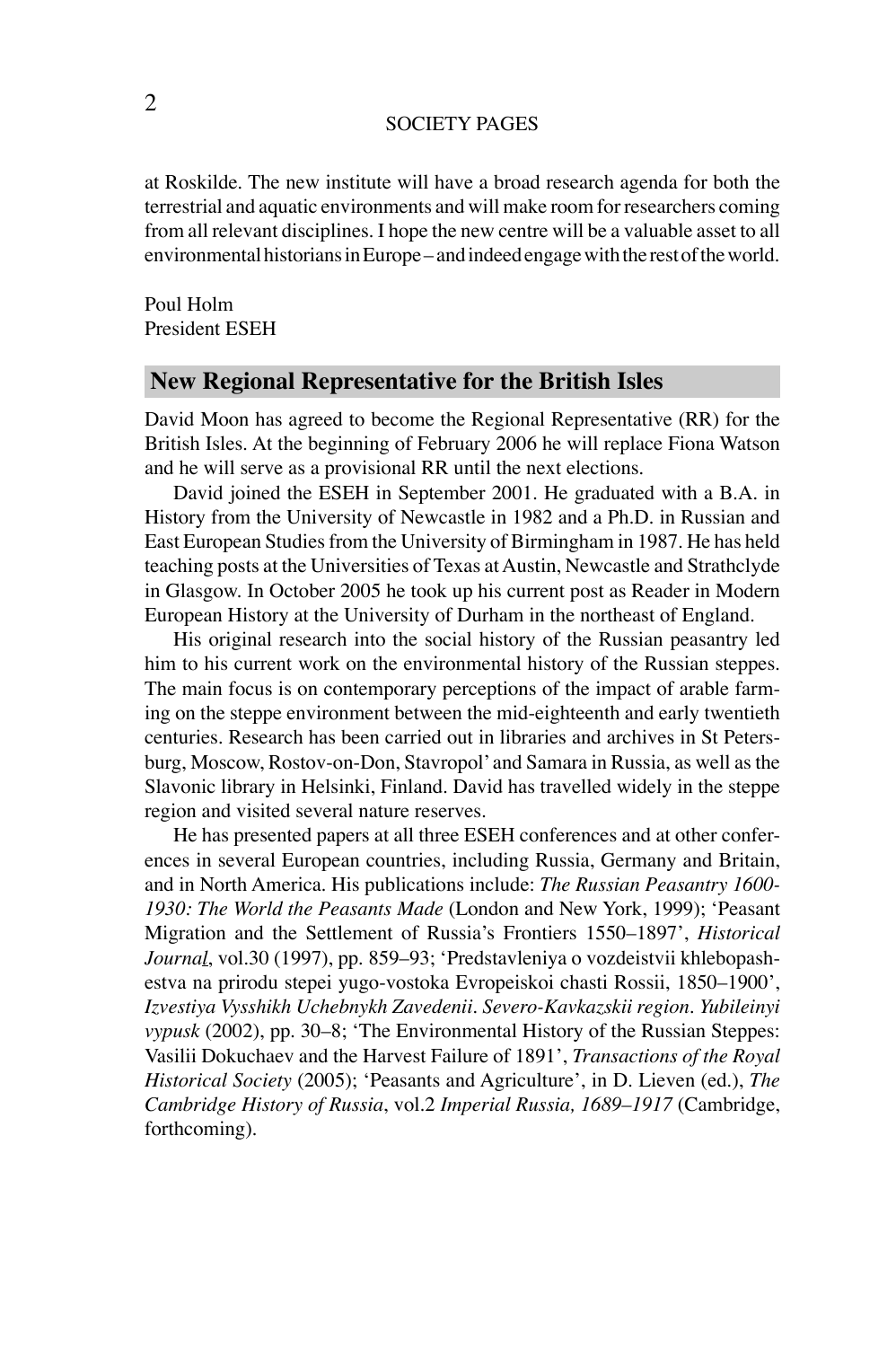### SOCIETY PAGES

# **Chair for Environmental History in Bern becomes permanent**

A professorship for Economic, Social and Environmental History *ad personam*  was established at the University of Bern in 1997 for Christian Pfister. Recently, the rector of the university, the Institute of History and the Faculty of the Humanities agreed to make this chair permanent. This step contributes to further strengthening the institutional framework of Environmental History in Europe. The board of ESEH congratulates Christian on this success.

# **Environmental History on VL-History**

Since September the Virtual Library VL-History, hosted by the European University institute in Florence, has hosted a page presenting environmental history resources. From January 2006 the page will be maintained by Fred Milton on behalf of ESEH. Fred Milton is a postgraduate student at the University of Newcastle upon Tyne and works on a dissertation about the development of children's environmental societies in Britain between 1870 and 1914.

WWW-VL Environmental History can be accessed at [<http://vlib.iue.it/](http://vlib.iue.it/history/topical/environmental.html) [history/topical/environmental.html>](http://vlib.iue.it/history/topical/environmental.html). If you have an item that should be added to this page email the URL plus a short description of the resource to [<F.S.Mi](mailto:F.S.Milton@newcastle.ac.uk) [lton@newcastle.ac.uk>](mailto:F.S.Milton@newcastle.ac.uk).

## **2005 publications for Bibliography**

The bibliography of European environmental history will be updated at the beginning of 2006. We invite scholars to send new publications on or related to European environmental history to Bibliography editor, Jan Oosthoek. You can find the submission guidelines on the ESEH website on the tab resources. Direct any queries about submission or the bibliography to Jan Oosthoek at [<k.j.w.oosthoek@ncl.ac.uk>](mailto: k.j.w.oosthoek@ncl.ac.uk).

### **European Society for Environmental History**

### **Executive Board**:

President: **Poul Holm**, *University of Southern Denmark, Esbjerg* Vice-President: **Mauro Agnoletti**, *University of Florence* Vice-President: **Jan Oosthoek**, *University of Newcastle upon Tyne* Secretary: **Lenka Uhlířová**, *Charles University in Prague* Treasurer: **Ulrich Koppitz**, *University of Düsseldorf*

**Ex officio**: **Petra van Dam**, *Free University Amsterdam*